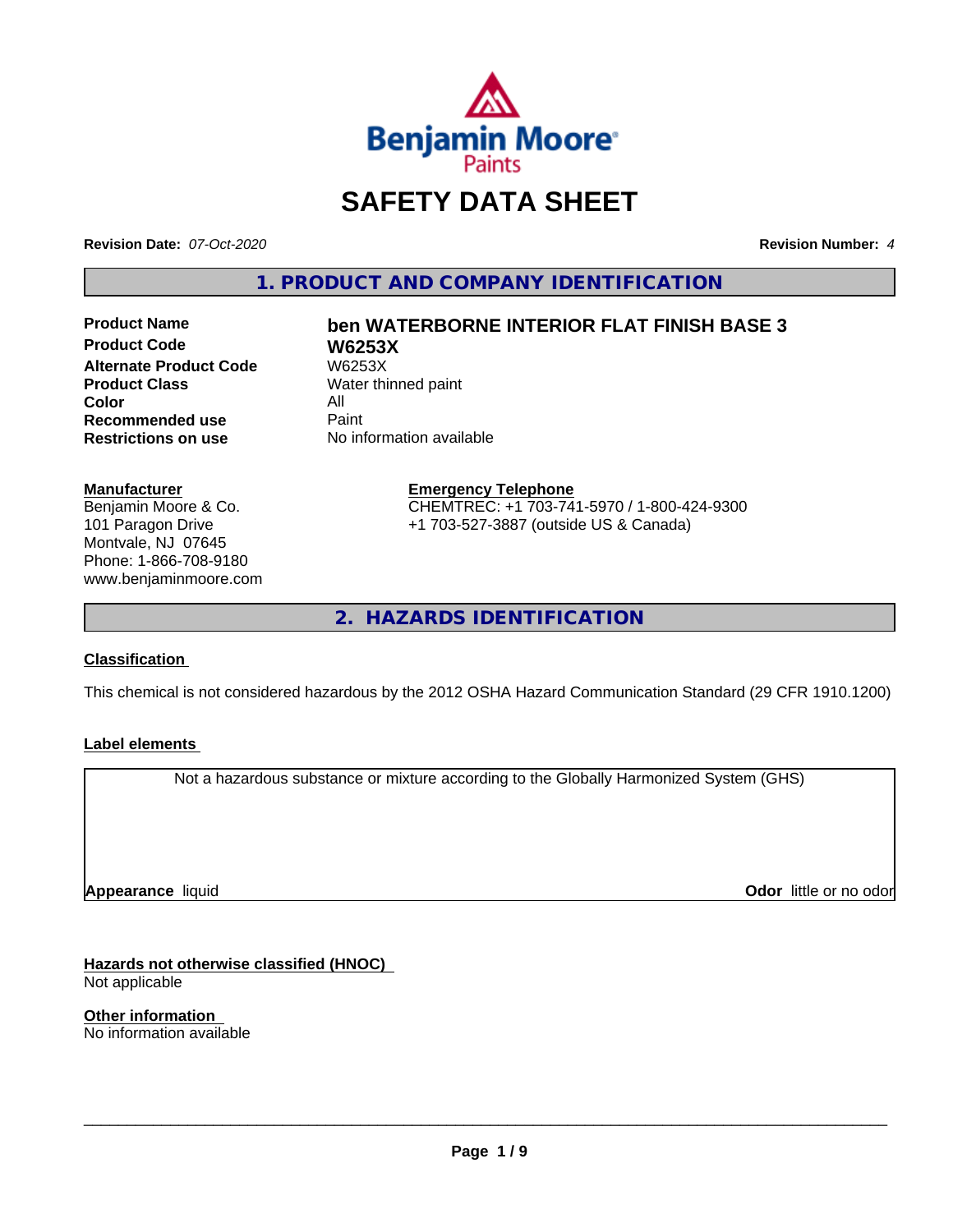**WARNING:** This product contains isothiazolinone compounds at levels of <0.1%. These substances are biocides commonly found in most paints and a variety of personal care products as a preservative. Certain individuals may be sensitive or allergic to these substances, even at low levels.

## **3. COMPOSITION INFORMATION ON COMPONENTS**

| Chemical<br>name                 | CAS No.<br>r۸                                          | <br>√elqht-"<br>70        |
|----------------------------------|--------------------------------------------------------|---------------------------|
| Nepheline svenite                | .۹۵<br>-<br>$\sim$ $\sim$ $\sim$<br>-244-<br>∩-−<br>JΙ | ?∩<br>$\sim$<br>∠∪<br>ັບເ |
| Titaniu<br>. .<br>dioxide<br>.um | $\sim$<br>-<br>$\sqrt{2}$<br>.34F<br>$5 - 6$<br>ີ      |                           |

|                                                  | 4. FIRST AID MEASURES                                                                                    |
|--------------------------------------------------|----------------------------------------------------------------------------------------------------------|
| <b>General Advice</b>                            | No hazards which require special first aid measures.                                                     |
| <b>Eye Contact</b>                               | Rinse thoroughly with plenty of water for at least 15 minutes and consult a<br>physician.                |
| <b>Skin Contact</b>                              | Wash off immediately with soap and plenty of water while removing all<br>contaminated clothes and shoes. |
| <b>Inhalation</b>                                | Move to fresh air. If symptoms persist, call a physician.                                                |
| Ingestion                                        | Clean mouth with water and afterwards drink plenty of water. Consult a physician<br>if necessary.        |
| <b>Most Important</b><br><b>Symptoms/Effects</b> | None known.                                                                                              |
| <b>Notes To Physician</b>                        | Treat symptomatically.                                                                                   |

**5. FIRE-FIGHTING MEASURES**

| Protective equipment and precautions for firefighters<br>As in any fire, wear self-contained breathing apparatus<br>pressure-demand, MSHA/NIOSH (approved or equivalent) |  |
|--------------------------------------------------------------------------------------------------------------------------------------------------------------------------|--|
| and full protective gear.                                                                                                                                                |  |
| Closed containers may rupture if exposed to fire or<br><b>Specific Hazards Arising From The Chemical</b><br>extreme heat.                                                |  |
| No.<br>Sensitivity to mechanical impact                                                                                                                                  |  |
| No.<br>Sensitivity to static discharge                                                                                                                                   |  |
| <b>Flash Point Data</b><br>Not applicable<br>Flash point (°F)<br>Flash Point (°C)<br>Not applicable<br>Not applicable<br><b>Method</b>                                   |  |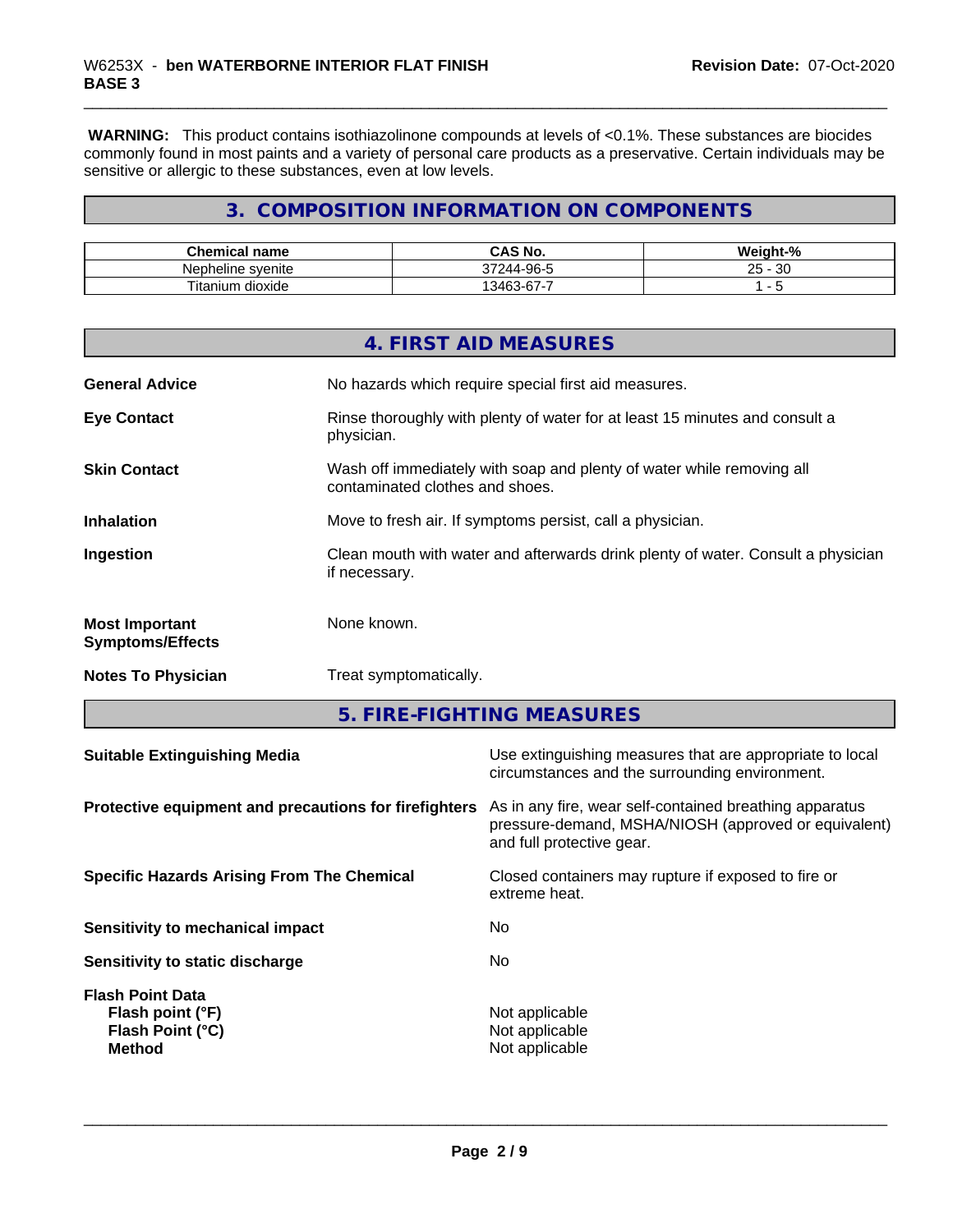#### **Flammability Limits In Air**

| Lower flammability limit:        |  |
|----------------------------------|--|
| <b>Upper flammability limit:</b> |  |

**Not applicable Not applicable** 

**NFPA Health:** 1 **Flammability:** 0 **Instability:** 0 **Special:** Not Applicable

#### **NFPA Legend**

- 0 Not Hazardous
- 1 Slightly
- 2 Moderate
- 3 High
- 4 Severe

*The ratings assigned are only suggested ratings, the contractor/employer has ultimate responsibilities for NFPA ratings where this system is used.*

*Additional information regarding the NFPA rating system is available from the National Fire Protection Agency (NFPA) at www.nfpa.org.*

## **6. ACCIDENTAL RELEASE MEASURES**

| <b>Personal Precautions</b>      | Avoid contact with skin, eyes and clothing. Ensure adequate ventilation.                                                                                                         |
|----------------------------------|----------------------------------------------------------------------------------------------------------------------------------------------------------------------------------|
| <b>Other Information</b>         | Prevent further leakage or spillage if safe to do so.                                                                                                                            |
| <b>Environmental precautions</b> | See Section 12 for additional Ecological Information.                                                                                                                            |
| <b>Methods for Cleaning Up</b>   | Soak up with inert absorbent material. Sweep up and shovel into suitable<br>containers for disposal.                                                                             |
|                                  | 7. HANDLING AND STORAGE                                                                                                                                                          |
| <b>Handling</b>                  | Avoid contact with skin, eyes and clothing. Avoid breathing vapors, spray mists or<br>sanding dust. In case of insufficient ventilation, wear suitable respiratory<br>equipment. |
| <b>Storage</b>                   | Keep container tightly closed. Keep out of the reach of children.                                                                                                                |
| <b>Incompatible Materials</b>    | No information available                                                                                                                                                         |

**8. EXPOSURE CONTROLS/PERSONAL PROTECTION**

#### **Exposure Limits**

| name<br>Chemical<br>пане | . .<br>.GIF<br>"<br>. .<br>$\ddot{\phantom{0}}$ | <b>DEI</b><br>$\boldsymbol{\mathcal{L}}$<br>--<br>$-$<br>-- |
|--------------------------|-------------------------------------------------|-------------------------------------------------------------|
| m dioxide<br>l Itanium   | <b>TMA</b><br>ma/mª<br>. .                      | ™ட<br>ma/n<br>.                                             |

#### **Legend**

ACGIH - American Conference of Governmental Industrial Hygienists Exposure Limits OSHA - Occupational Safety & Health Administration Exposure Limits N/E - Not Established

**Engineering Measures** Ensure adequate ventilation, especially in confined areas.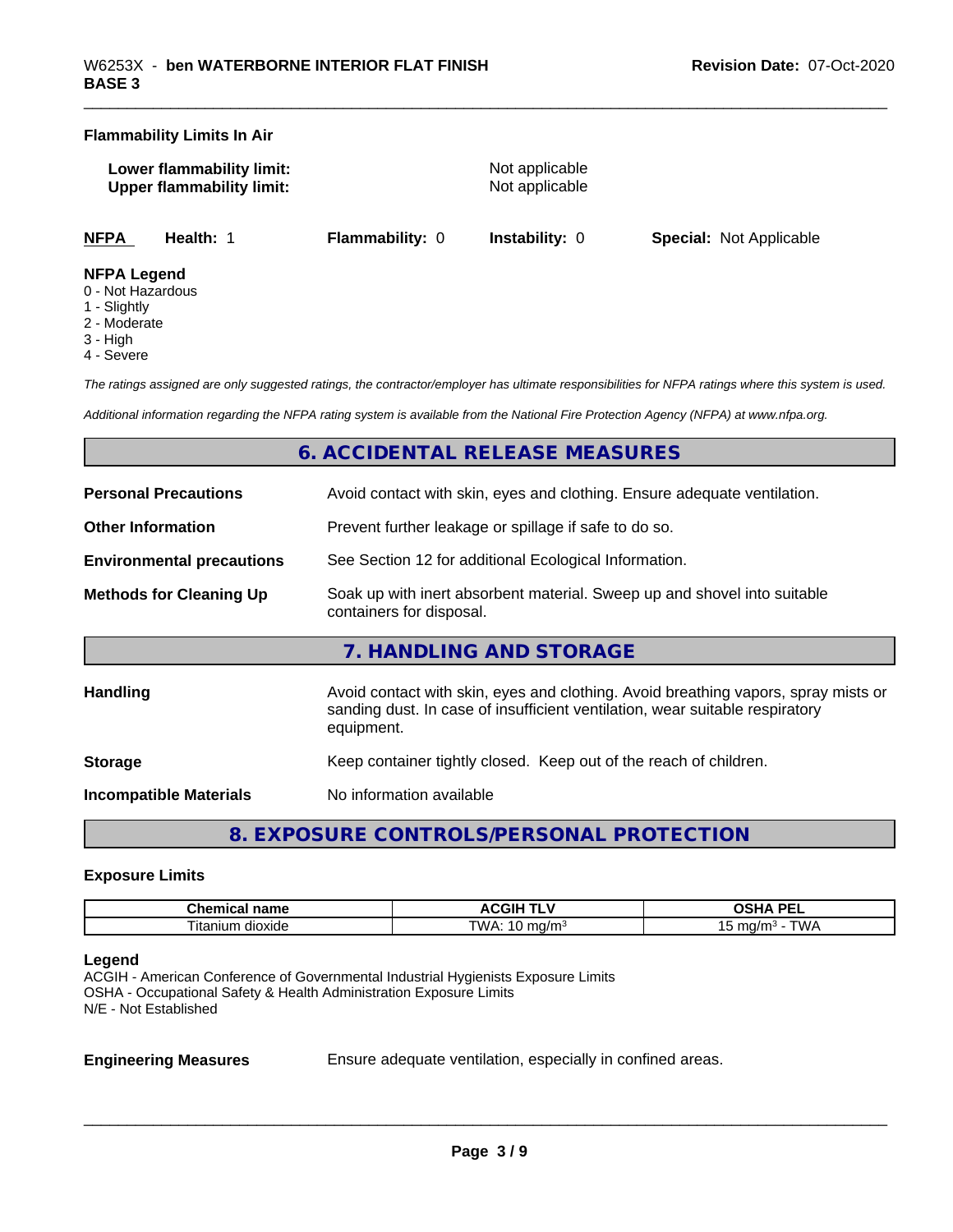| <b>Personal Protective Equipment</b> |                                                                                                                                     |
|--------------------------------------|-------------------------------------------------------------------------------------------------------------------------------------|
| <b>Eye/Face Protection</b>           | Safety glasses with side-shields.                                                                                                   |
| <b>Skin Protection</b>               | Protective gloves and impervious clothing.                                                                                          |
| <b>Respiratory Protection</b>        | In case of insufficient ventilation wear suitable respiratory equipment.                                                            |
| <b>Hygiene Measures</b>              | Avoid contact with skin, eyes and clothing. Remove and wash contaminated<br>clothing before re-use. Wash thoroughly after handling. |

## **9. PHYSICAL AND CHEMICAL PROPERTIES**

**Appearance** liquid **Odor** little or no odor **Odor Threshold No information available No information available Density (Ibs/gal)** 10.4 - 10.8 **Specific Gravity** 1.24 - 1.29 **pH** No information available **Viscosity (cps)** No information available **Solubility(ies)** No information available **Water solubility** No information available **Evaporation Rate No information available No information available Vapor pressure** No information available **Vapor density** No information available **Wt. % Solids** 45 - 55 **Vol. % Solids** 30 - 40 **Wt. % Volatiles** 45 - 55 **Vol. % Volatiles** 60 - 70 **VOC Regulatory Limit (g/L)** 0 **Boiling Point (°F)** 212 **Boiling Point**  $(°C)$  100 **Freezing point (°F)** 32 **Freezing Point (°C)** 0 **Flash point (°F)**<br> **Flash Point (°C)**<br> **Flash Point (°C)**<br> **Not** applicable **Flash Point (°C) Method** Not applicable **Flammability (solid, gas)** Not applicable **Upper flammability limit:** Not applicable **Lower flammability limit:** Not applicable **Autoignition Temperature (°F)** No information available **Autoignition Temperature (°C)**<br> **Decomposition Temperature (°F)** No information available **Decomposition Temperature (°F)**<br> **Decomposition Temperature (°C)** No information available **Decomposition Temperature (°C) Partition coefficient Contract Contract Contract Contract Contract Contract Contract Contract Contract Contract Contract Contract Contract Contract Contract Contract Contract Contract Contract Contract Contract Contract** 

## **10. STABILITY AND REACTIVITY**

| <b>Reactivity</b>             | Not Applicable                           |
|-------------------------------|------------------------------------------|
| <b>Chemical Stability</b>     | Stable under normal conditions.          |
| <b>Conditions to avoid</b>    | Prevent from freezing.                   |
| <b>Incompatible Materials</b> | No materials to be especially mentioned. |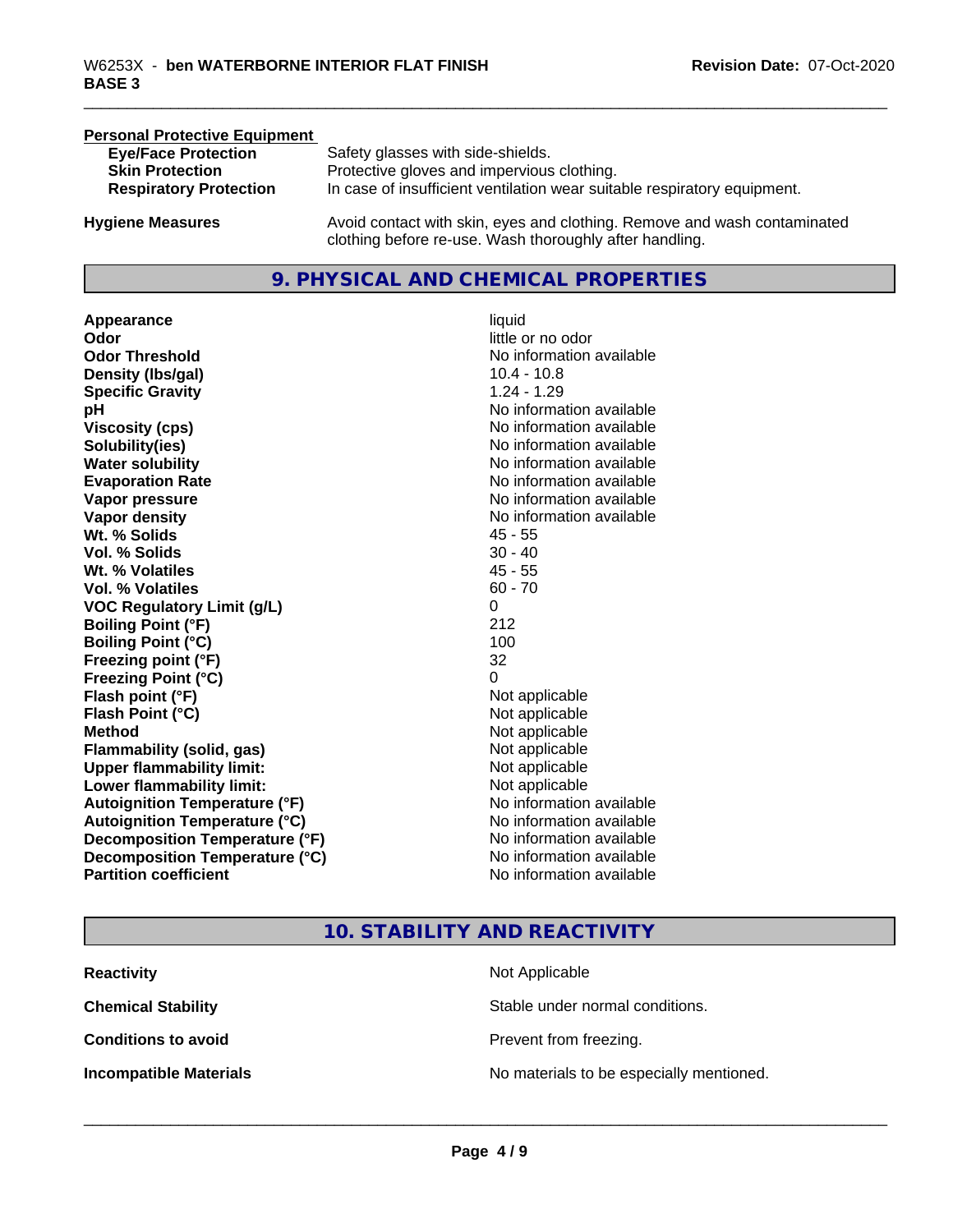| <b>Hazardous Decomposition Products</b>                                                                               | None under normal use.                                                                                          |
|-----------------------------------------------------------------------------------------------------------------------|-----------------------------------------------------------------------------------------------------------------|
| <b>Possibility of hazardous reactions</b>                                                                             | None under normal conditions of use.                                                                            |
|                                                                                                                       | 11. TOXICOLOGICAL INFORMATION                                                                                   |
| <b>Product Information</b>                                                                                            |                                                                                                                 |
| Information on likely routes of exposure                                                                              |                                                                                                                 |
| <b>Principal Routes of Exposure</b>                                                                                   | Eye contact, skin contact and inhalation.                                                                       |
| <b>Acute Toxicity</b>                                                                                                 |                                                                                                                 |
| <b>Product Information</b>                                                                                            | No information available                                                                                        |
|                                                                                                                       | Symptoms related to the physical, chemical and toxicological characteristics                                    |
| <b>Symptoms</b>                                                                                                       | No information available                                                                                        |
|                                                                                                                       | Delayed and immediate effects as well as chronic effects from short and long-term exposure                      |
| Eye contact                                                                                                           | May cause slight irritation.                                                                                    |
| <b>Skin contact</b>                                                                                                   | Substance may cause slight skin irritation. Prolonged or repeated contact may dry<br>skin and cause irritation. |
| <b>Inhalation</b>                                                                                                     | May cause irritation of respiratory tract.                                                                      |
| Ingestion                                                                                                             | Ingestion may cause gastrointestinal irritation, nausea, vomiting and diarrhea.                                 |
| <b>Sensitization</b>                                                                                                  | No information available                                                                                        |
| <b>Neurological Effects</b>                                                                                           | No information available.                                                                                       |
| <b>Mutagenic Effects</b>                                                                                              | No information available.                                                                                       |
| <b>Reproductive Effects</b>                                                                                           | No information available.                                                                                       |
| <b>Developmental Effects</b>                                                                                          | No information available.                                                                                       |
|                                                                                                                       | No information available.                                                                                       |
|                                                                                                                       |                                                                                                                 |
| <b>Target organ effects</b>                                                                                           | No information available.                                                                                       |
|                                                                                                                       | No information available.                                                                                       |
|                                                                                                                       | No information available.                                                                                       |
| <b>STOT - single exposure</b><br><b>STOT - repeated exposure</b><br>Other adverse effects<br><b>Aspiration Hazard</b> | No information available                                                                                        |

**The following values are calculated based on chapter 3.1 of the GHS document**

**ATEmix (oral)** 335039 mg/kg

#### **Component Information**

| Chemical name    | LD50<br>Jral            | Dermal LD50 | LC50<br>Inhalation |
|------------------|-------------------------|-------------|--------------------|
| Titanium dioxide | Rat<br>10000<br>, mg/kg |             |                    |
| 13463-67-7       |                         |             |                    |

## **Chronic Toxicity**

#### **Carcinogenicity**

*The information below indicateswhether each agency has listed any ingredient as a carcinogen:.*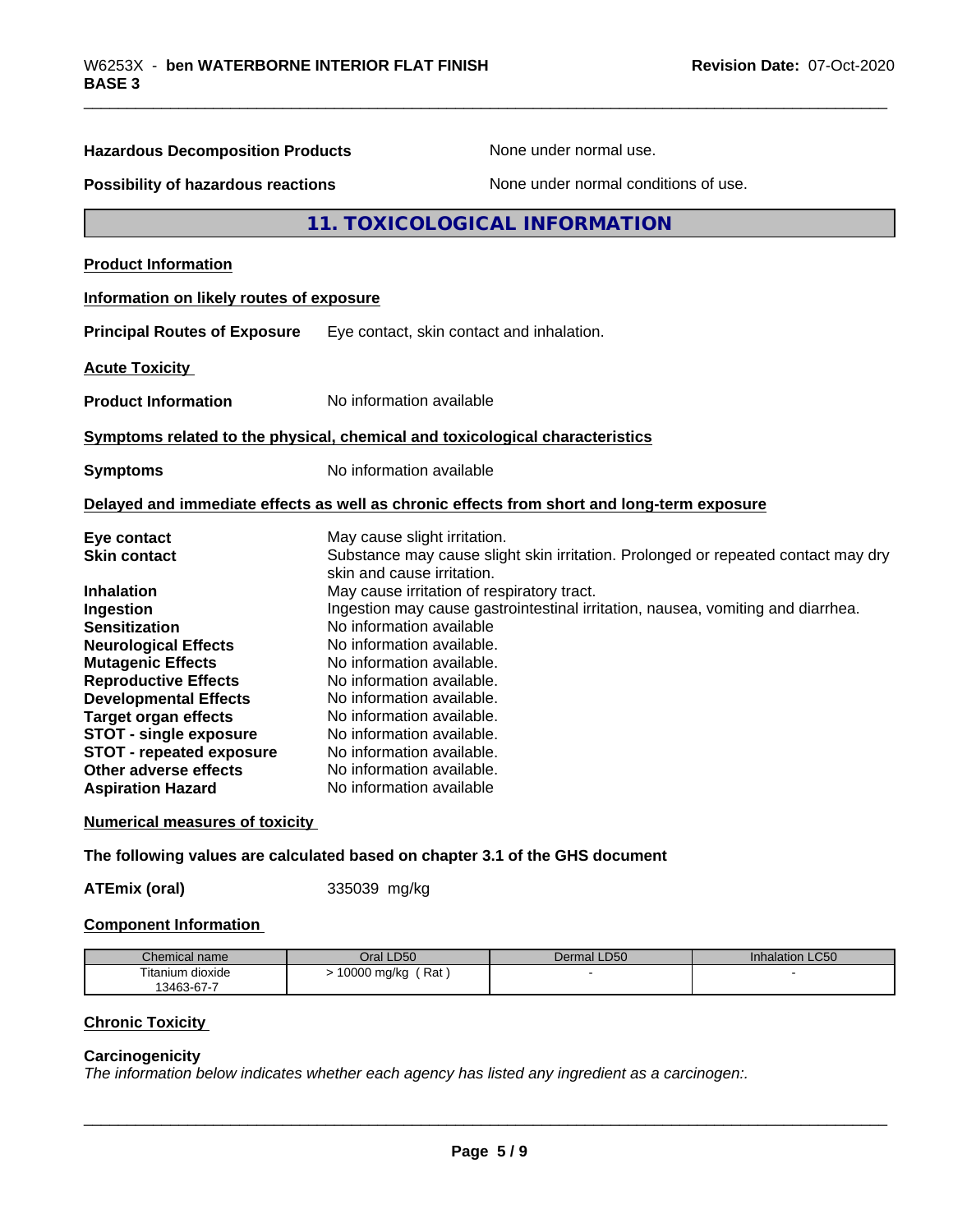| <b>Chemical name</b>       | <b>IARC</b>          | <b>NTP</b> | <b>OSHA</b> |
|----------------------------|----------------------|------------|-------------|
|                            | Possible Human<br>2B |            | Listed      |
| .<br>ı dioxide<br>Titanium | Carcinogen           |            |             |

• Although IARC has classified titanium dioxide as possibly carcinogenic to humans (2B), their summary concludes: "No significant exposure to titanium dioxide is thought to occur during the use of products in which titanium dioxide is bound to other materials, such as paint."

#### **Legend**

IARC - International Agency for Research on Cancer NTP - National Toxicity Program OSHA - Occupational Safety & Health Administration

**12. ECOLOGICAL INFORMATION**

### **Ecotoxicity Effects**

The environmental impact of this product has not been fully investigated.

#### **Product Information**

#### **Acute Toxicity to Fish**

No information available

### **Acute Toxicity to Aquatic Invertebrates**

No information available

#### **Acute Toxicity to Aquatic Plants**

No information available

#### **Persistence / Degradability**

No information available.

#### **Bioaccumulation**

There is no data for this product.

#### **Mobility in Environmental Media**

No information available.

#### **Ozone**

No information available

#### **Component Information**

#### **Acute Toxicity to Fish**

Titanium dioxide  $LC50:$  > 1000 mg/L (Fathead Minnow - 96 hr.)

## **Acute Toxicity to Aquatic Invertebrates**

No information available

#### **Acute Toxicity to Aquatic Plants**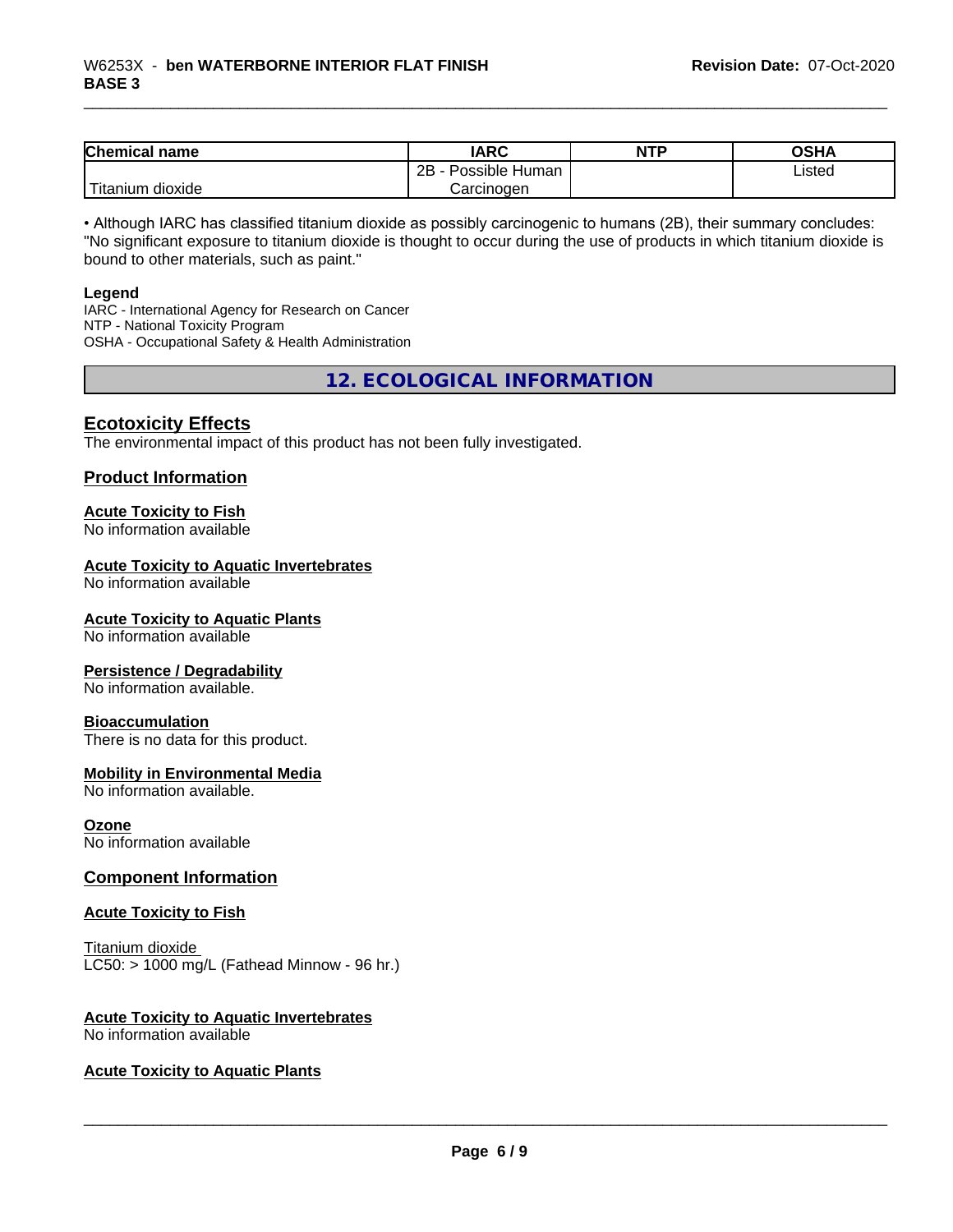No information available

|                              | 13. DISPOSAL CONSIDERATIONS                                                                                                                                                                                               |
|------------------------------|---------------------------------------------------------------------------------------------------------------------------------------------------------------------------------------------------------------------------|
| <b>Waste Disposal Method</b> | Dispose of in accordance with federal, state, and local regulations. Local<br>requirements may vary, consult your sanitation department or state-designated<br>environmental protection agency for more disposal options. |
|                              | 14. TRANSPORT INFORMATION                                                                                                                                                                                                 |
| <b>DOT</b>                   | Not regulated                                                                                                                                                                                                             |
| <b>ICAO/IATA</b>             | Not regulated                                                                                                                                                                                                             |
| <b>IMDG/IMO</b>              | Not regulated                                                                                                                                                                                                             |
|                              | <b>15. REGULATORY INFORMATION</b>                                                                                                                                                                                         |

## **International Inventories**

| <b>TSCA: United States</b> | Yes - All components are listed or exempt. |
|----------------------------|--------------------------------------------|
| DSL: Canada                | Yes - All components are listed or exempt. |

#### **Federal Regulations**

| Nο |  |
|----|--|
| Nο |  |
| No |  |
| No |  |
| No |  |
|    |  |

#### **SARA 313**

Section 313 of Title III of the Superfund Amendments and Reauthorization Act of 1986 (SARA). This product contains a chemical or chemicals which are subject to the reporting requirements of the Act and Title 40 of the Code of Federal Regulations, Part 372:

*None*

**Clean Air Act,Section 112 Hazardous Air Pollutants (HAPs) (see 40 CFR 61)** This product contains the following HAPs:

*None*

## **US State Regulations**

#### **California Proposition 65**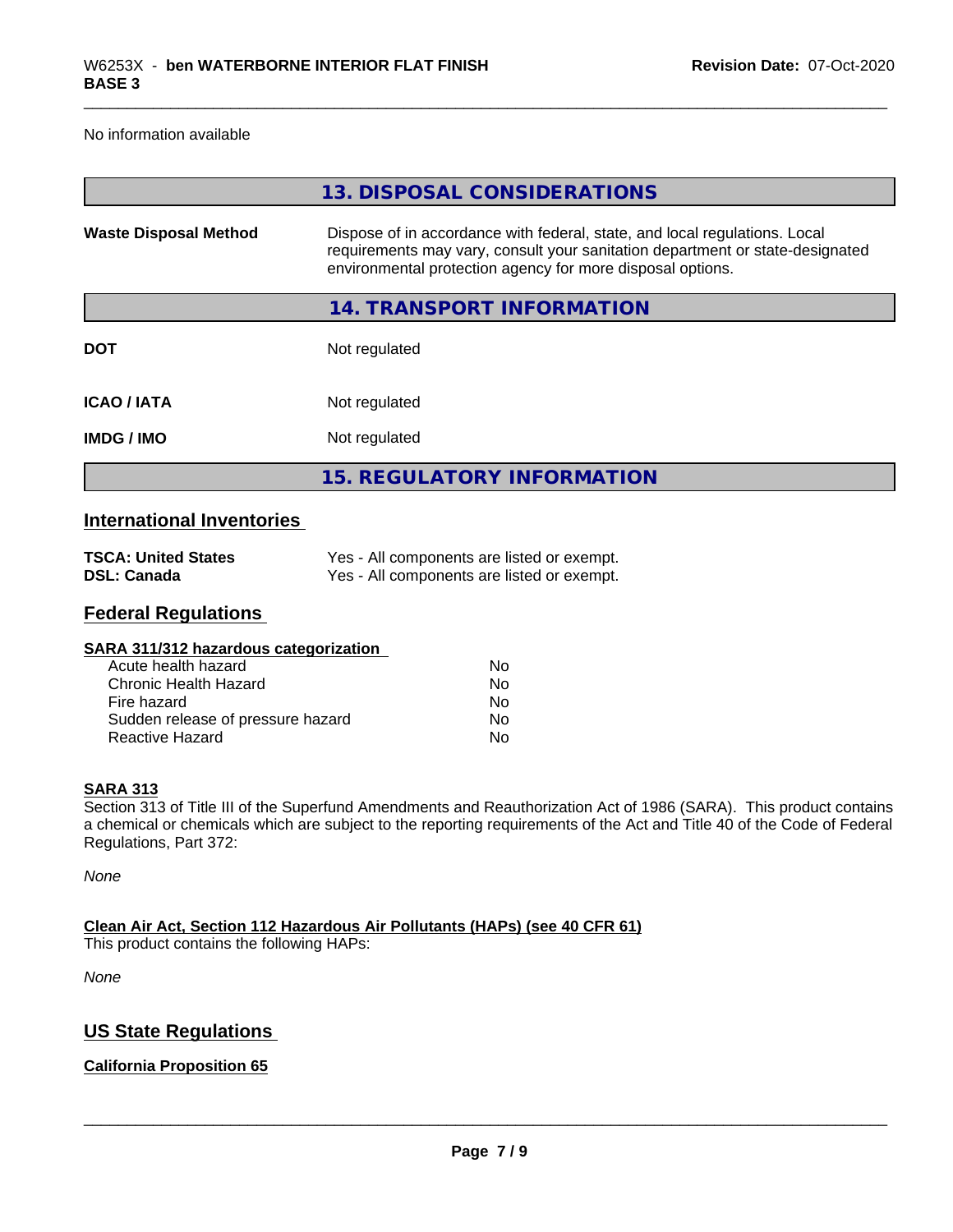## **AVIMARNING:** Cancer and Reproductive Harm– www.P65warnings.ca.gov

#### **State Right-to-Know**

| $-1$<br>пане<br>91 I I I<br>uu | ма<br>. | <b>AFCAU</b><br>…Ne…<br> | .<br>anıa |
|--------------------------------|---------|--------------------------|-----------|
| dioxide<br>l itanıum           |         |                          |           |

#### **Legend**

X - Listed

## **16. OTHER INFORMATION**

| HMIS | Health: | <b>Flammability: 0</b> | <b>Reactivity: 0 PPE: -</b> |  |
|------|---------|------------------------|-----------------------------|--|
|      |         |                        |                             |  |

#### **HMIS Legend**

- 0 Minimal Hazard
- 1 Slight Hazard
- 2 Moderate Hazard
- 3 Serious Hazard
- 4 Severe Hazard
- \* Chronic Hazard
- X Consult your supervisor or S.O.P. for "Special" handling instructions.

*Note: The PPE rating has intentionally been left blank. Choose appropriate PPE that will protect employees from the hazards the material will present under the actual normal conditions of use.*

*Caution: HMISÒ ratings are based on a 0-4 rating scale, with 0 representing minimal hazards or risks, and 4 representing significant hazards or risks. Although HMISÒ ratings are not required on MSDSs under 29 CFR 1910.1200, the preparer, has chosen to provide them. HMISÒ ratings are to be used only in conjunction with a fully implemented HMISÒ program by workers who have received appropriate HMISÒ training. HMISÒ is a registered trade and service mark of the NPCA. HMISÒ materials may be purchased exclusively from J. J. Keller (800) 327-6868.*

 **WARNING!** If you scrape, sand, or remove old paint, you may release lead dust. LEAD IS TOXIC. EXPOSURE TO LEAD DUST CAN CAUSE SERIOUS ILLNESS, SUCH AS BRAIN DAMAGE, ESPECIALLY IN CHILDREN. PREGNANT WOMEN SHOULD ALSO AVOID EXPOSURE.Wear a NIOSH approved respirator to control lead exposure. Clean up carefully with a HEPA vacuum and a wet mop. Before you start, find out how to protect yourself and your family by contacting the National Lead Information Hotline at 1-800-424-LEAD or log on to www.epa.gov/lead.

| <b>Prepared By</b>                               | <b>Product Stewardship Department</b><br>Benjamin Moore & Co.<br>101 Paragon Drive<br>Montvale, NJ 07645<br>800-225-5554 |  |
|--------------------------------------------------|--------------------------------------------------------------------------------------------------------------------------|--|
| <b>Revision Date:</b><br><b>Revision Summary</b> | 07-Oct-2020<br>Not available                                                                                             |  |

Disclaimer

The information contained herein is presented in good faith and believed to be accurate as of the effective date shown above. This information is furnished without warranty of any kind. Employers should use this information only as a **supplement to other information gathered by them and must make independent determination of suitability and**